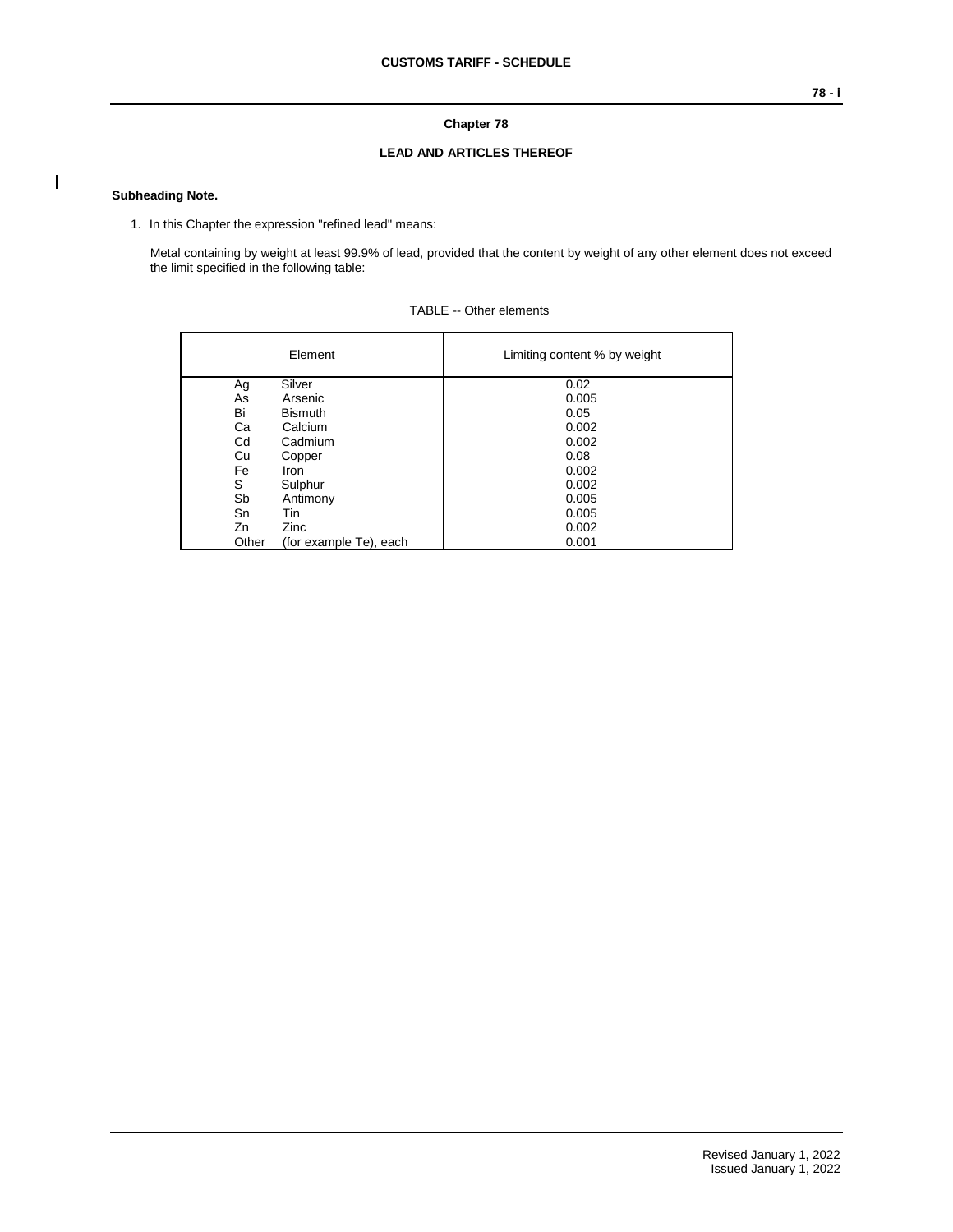## **CUSTOMS TARIFF - SCHEDULE**

| <b>Tariff</b><br><b>SS</b><br>Item | <b>Description of Goods</b>                                                                             | Unit of<br>Meas.  | <b>MFN</b><br>Tariff | <b>Applicable</b><br><b>Preferential Tariffs</b>                                                                            |
|------------------------------------|---------------------------------------------------------------------------------------------------------|-------------------|----------------------|-----------------------------------------------------------------------------------------------------------------------------|
| 78.01                              | Unwrought lead.                                                                                         |                   |                      |                                                                                                                             |
| 7801.10.00 00 -Refined lead        |                                                                                                         | KGM               | Free                 | CCCT, LDCT, GPT, UST,<br>MXT, CIAT, CT, CRT, IT,<br>NT, SLT, PT, COLT, JT,<br>PAT, HNT, KRT, CEUT,<br>UAT, CPTPT, UKT: Free |
|                                    | -Other:                                                                                                 |                   |                      |                                                                                                                             |
|                                    | 7801.91.00 00 - - Containing by weight antimony as the principal other element                          | KGM               | Free                 | CCCT, LDCT, GPT, UST,<br>MXT, CIAT, CT, CRT, IT,<br>NT, SLT, PT, COLT, JT,<br>PAT, HNT, KRT, CEUT,<br>UAT, CPTPT, UKT: Free |
| 7801.99.00                         | - -Other                                                                                                |                   | Free                 | CCCT, LDCT, GPT, UST,<br>MXT, CIAT, CT, CRT, IT,<br>NT, SLT, PT, COLT, JT,<br>PAT, HNT, KRT, CEUT,<br>UAT, CPTPT, UKT: Free |
|                                    |                                                                                                         | KGM<br>KGM<br>KGM |                      |                                                                                                                             |
|                                    | 7802.00.00 00 Lead waste and scrap.                                                                     | KGM               | Free                 | CCCT, LDCT, GPT, UST,<br>MXT, CIAT, CT, CRT, IT,<br>NT, SLT, PT, COLT, JT,<br>PAT, HNT, KRT, CEUT,<br>UAT, CPTPT, UKT: Free |
| 78.04                              | Lead plates, sheets, strip and foil; lead powders and flakes.                                           |                   |                      |                                                                                                                             |
|                                    | -Plates, sheets, strip and foil:                                                                        |                   |                      |                                                                                                                             |
|                                    | 7804.11.00 00 - - Sheets, strip and foil of a thickness (excluding any backing) not<br>exceeding 0.2 mm | KGM               | Free                 | CCCT, LDCT, GPT, UST,<br>MXT, CIAT, CT, CRT, IT,<br>NT, SLT, PT, COLT, JT,<br>PAT, HNT, KRT, CEUT,<br>UAT, CPTPT, UKT: Free |
| 7804.19.00 00 - - Other            |                                                                                                         | KGM               | Free                 | CCCT, LDCT, GPT, UST,<br>MXT, CIAT, CT, CRT, IT,<br>NT, SLT, PT, COLT, JT,<br>PAT, HNT, KRT, CEUT,<br>UAT, CPTPT, UKT: Free |
|                                    | 7804.20.00 00 - Powders and flakes                                                                      | KGM               | Free                 | CCCT, LDCT, GPT, UST,<br>MXT, CIAT, CT, CRT, IT,<br>NT, SLT, PT, COLT, JT,<br>PAT, HNT, KRT, CEUT,<br>UAT, CPTPT, UKT: Free |